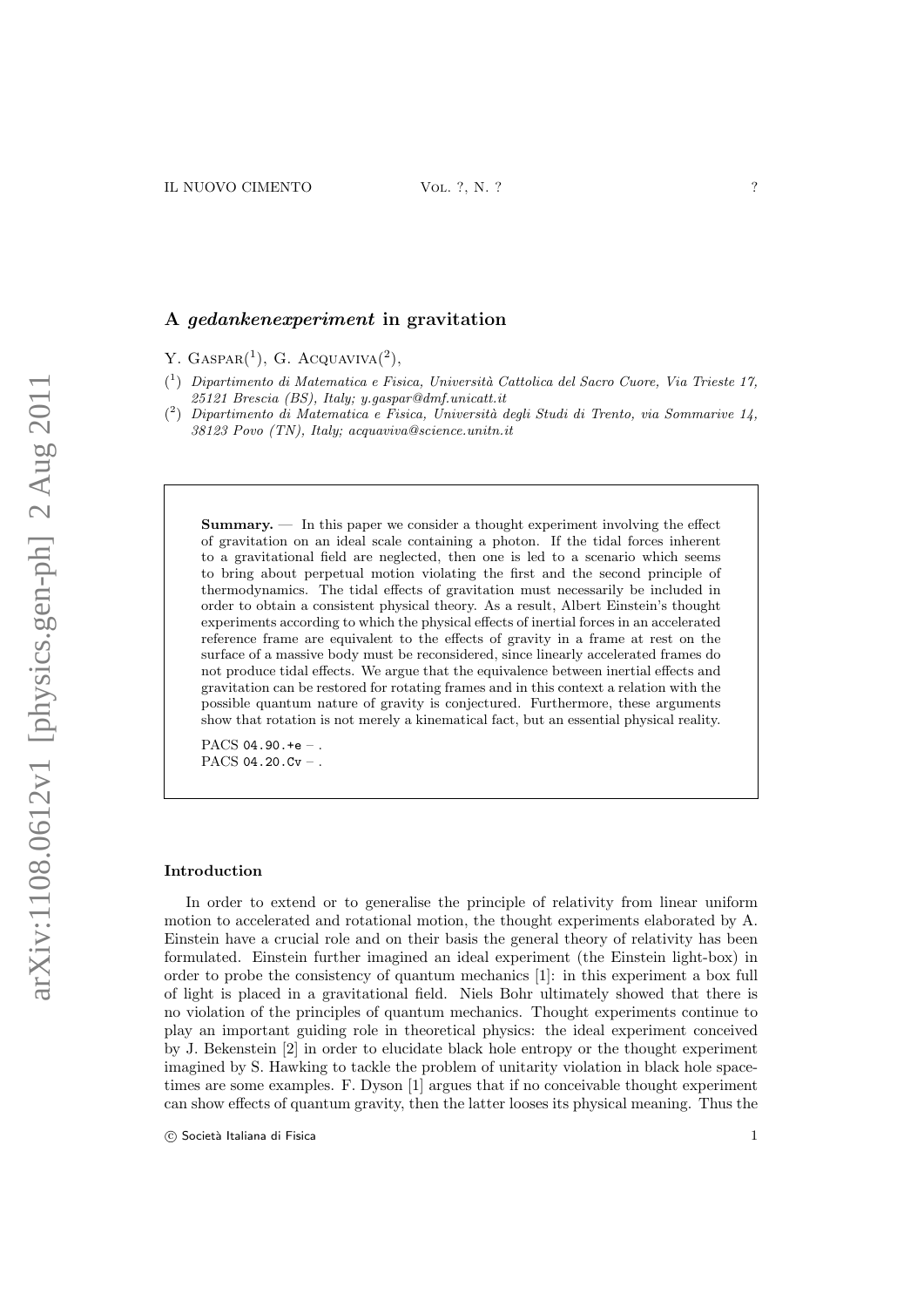search for ideal experiments analysing the features of new fundamental physics theories is of great relevance.

The thought experiments we consider in this paper are formulated in the context of classical general relativity. An interesting link between thermodynamics and gravitation is shown and as a consequence a relation might exist with the Weyl Curvature Hypothesis of R. Penrose [3]. All the arguments presented in this work have a heuristic nature, typical of thought experiment analysis, and will need further rigorous developments. Throughout the paper, the following physical principles are assumed to be true:

- 1. The positivity of mass and the equivalence between mass and energy, as predicted by special relativity,  $E = mc^2$
- 2. the existence of single photons having energy proportional to frequency,  $E = h\nu$ and carrying momentum  $p = E/c$
- 3. the equivalence between inertial and gravitational mass
- 4. Newton's theory of gravitation for weak fields, Einstein's general theory of relativity and in particular the phenomenon of gravitational redshift
- 5. The principles of thermodynamics.

In particular, as a consequence of these principles, we assume that light rays can be bended in a gravitational field and that photons have a weight. In the next section we will explain the construction of the thought experiment and show how it violates the principles of thermodynamics if tidal effects of gravity are not included and that this violation would occur if one performs the experiment in a linearly accelerated frame. In section 3 the experiment is analysed in rotating frames and in this context one is led to consider rotation not as a merely kinematical motion, but as an essential physical reality. This aspect of the present analysis agrees with the work of Grøn [4], in which rotation is considered to be physically distinct from other accelerated motions.

In the conclusion some relations with aspects of quantum gravity and with Penrose's Weyl Curvature Hypothesis are conjectured and a general discussion is presented.

#### 1. – The thought experiment

1.1. The structure. – Consider the system represented in fig. (1), namely a tall tower supporting a wide and frictionless scale or balance.

The tilting part of the balance has the following properties:

- 1. it is made of a perfectly reflecting optical fiber structured as a closed path. Perfect reflection is also considered by H. Bondi in his thought experiments [5], which shows how to avoid a violation of the first principle of thermodynamics when considering photons interacting with atoms in a gravitational field
- 2. a small aperture (A) near the fulcrum of the balance allows incoming photons to enter the fiber and begin to travel through it;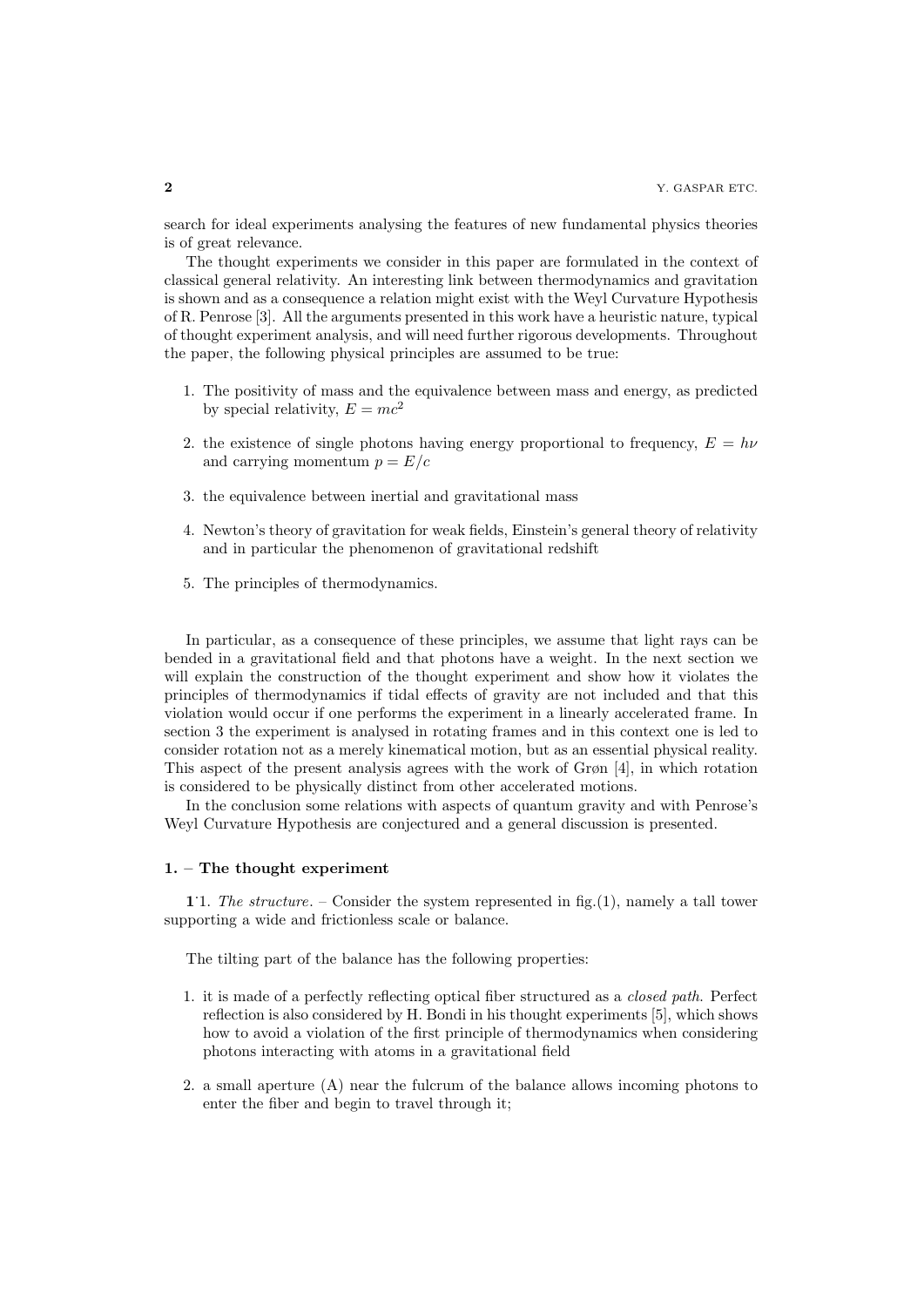



Fig. 1. – structure of the balance.  $(A)$  a small aperture, which allows photons to enter the (B) straight segments of the optical fiber, towards (C and D) the external loops containing coiling of optical fiber.

Fig. 2. – After a time  $t_1+t_2$ , the coil D is heavier than coil C due to the presence of the photon traveling inside D.

- 3. the structure of the balance is such that the time spent by these photons in the terminals (C and D) is greater than the time spent in the straight central part (B); this can be achieved, for example, by coiling a long portion of the fiber inside the external loops. Another way to achieve this could be to build the terminals as perfectly reflecting cavities, so that the photon will enter and will remain inside for a (statistically) long time before it finds the way out again;
- 4. the masses of the terminal parts are equal and very large compared to the mass of the straight central part.

Now let a sufficiently localized wave packet (photon) enter the fiber through the aperture A and start to travel in it. The structure allows the wave packet to travel back and forth inside the fiber, from a coil to the other. Note that the ideal optical properties of the fiber prevent any dispersion that might occur to the wave packet during its journey.

Let the photon travel along B in a time  $t_1$  and inside the coil D in a time  $t_2 \gg t_1$ . Because of the equivalence between mass and energy and because of the equivalence between inertial and gravitational mass, the presence of a photon in coil D increases the gravitational mass of that portion of the balance: as a result, the balance will undergo a tilt towards D and a consequent torque around the fulcrum. After the time  $t_2$ , the situation is as represented in fig. 2.

Waiting a period of time  $2t_1$  after the run inside coil D, we would find the photon entering the coil C and spend another  $t_2$  travelling in it, such that the gravitational mass of the C-portion will be increased and as a result, the system will undergo a movement towards the side of the C coil (see fig.3). Once out again, the photon can start a new cycle.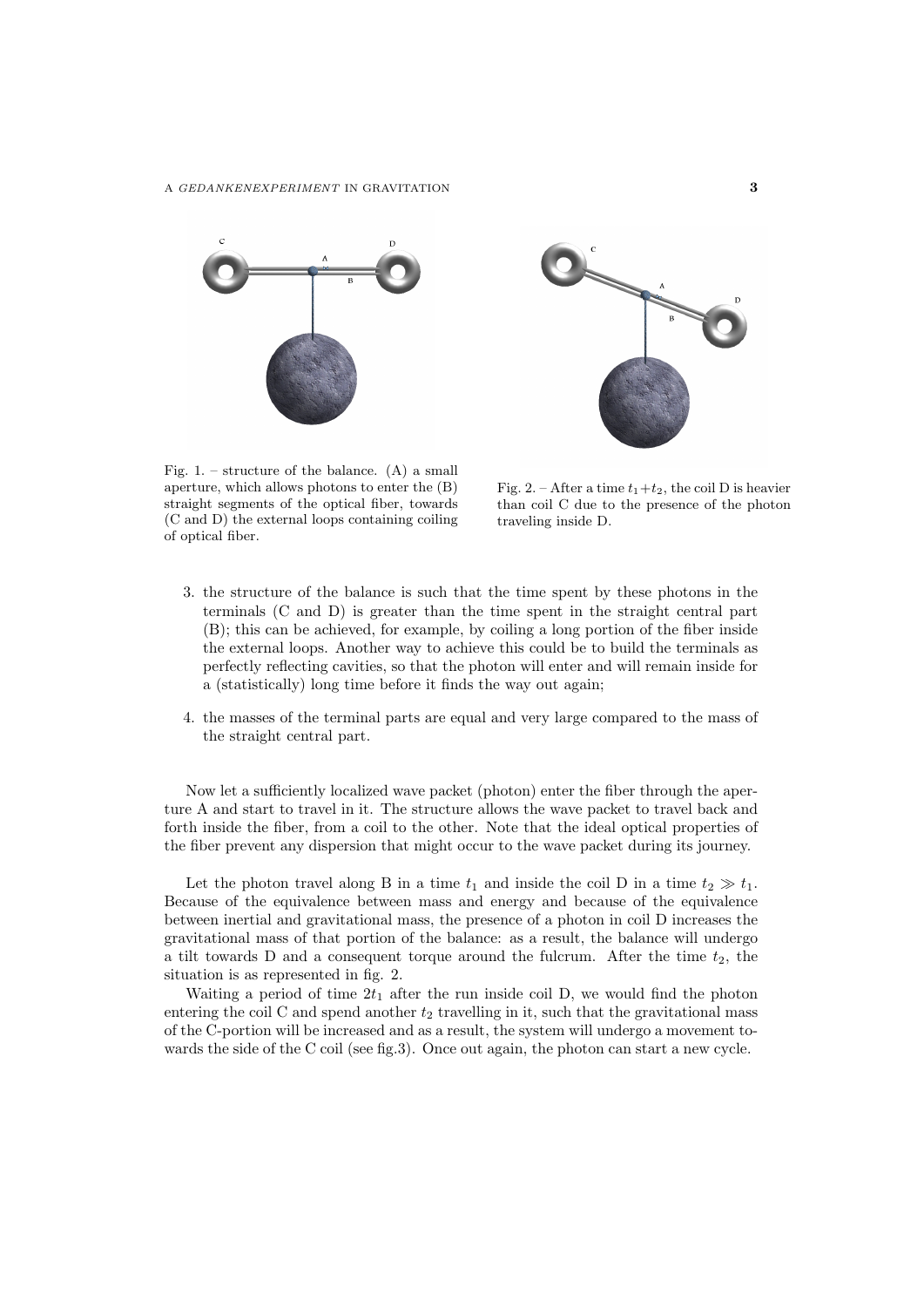4 Y. GASPAR ETC.



Fig. 3. – After a time  $3t_1 + 2t_2$ , the coil C is heavier than coil D due to the presence of the photon traveling inside C.

1.2. Thermodynamics. – Let us now examine what happens if the experiment is performed in a linearly accelerated frame. The equivalent gravitational field perceived by an observer in this frame has no tidal effects. The scale or balance seems to be able to describe an infinity of oscillations around the fulcrum: indeed the cycle described so far in the previous section can repeat itself ad infinitum.

This leads to the possibility to extract an infinite amount of energy from the movement of the balance. In fact, introducing a friction needed to extract energy, one initially observes a decrease in the amplitude of the oscillations, but there would be no continuous damping of the oscillations of the structure: after each cycle, the photon looses no energy. This implies that the first principle of thermodynamics is violated. A similar violation occurs in the thought experiment conceived by H. Bondi [5]: in this case the inconsistency with the principle of energy conservation was resolved by talking into account the redshift of the photon when travelling upwards in a gravitational field. In our thought experiment, the redshift that the photon would undergo when travelling back, say from D to C in fig. 2, would cause only a finite reduction of the photon energy. After each cycle, when the photon returns to the lowest part D of the balance, it regains the reshifted energy. Additionally, one can restrict the gravitational redshift by limiting the rotation angle around the fulcrum of the balance suitably.

1.3. *Photon redshift*. – For a spherical body of mass M, such as our fictious planet, we find the following relation between the shift in frequency of the photon and the gravitational potential difference during the travel [6]:

$$
\frac{\nu_r - \nu_e}{\nu_e} = -\frac{G_N M}{c^2} \left( \frac{1}{r_r} - \frac{1}{r_e} \right)
$$

Suppose that the altitude and the width of the balance have the same value as the planet radius R. A quick calculation, considering a planet with the mass of the Sun  $(M \simeq 1.98874 \cdot 10^{30}$  kg) but with the radius of the Earth  $(R \simeq 6371$  km) and nonrotating, leads to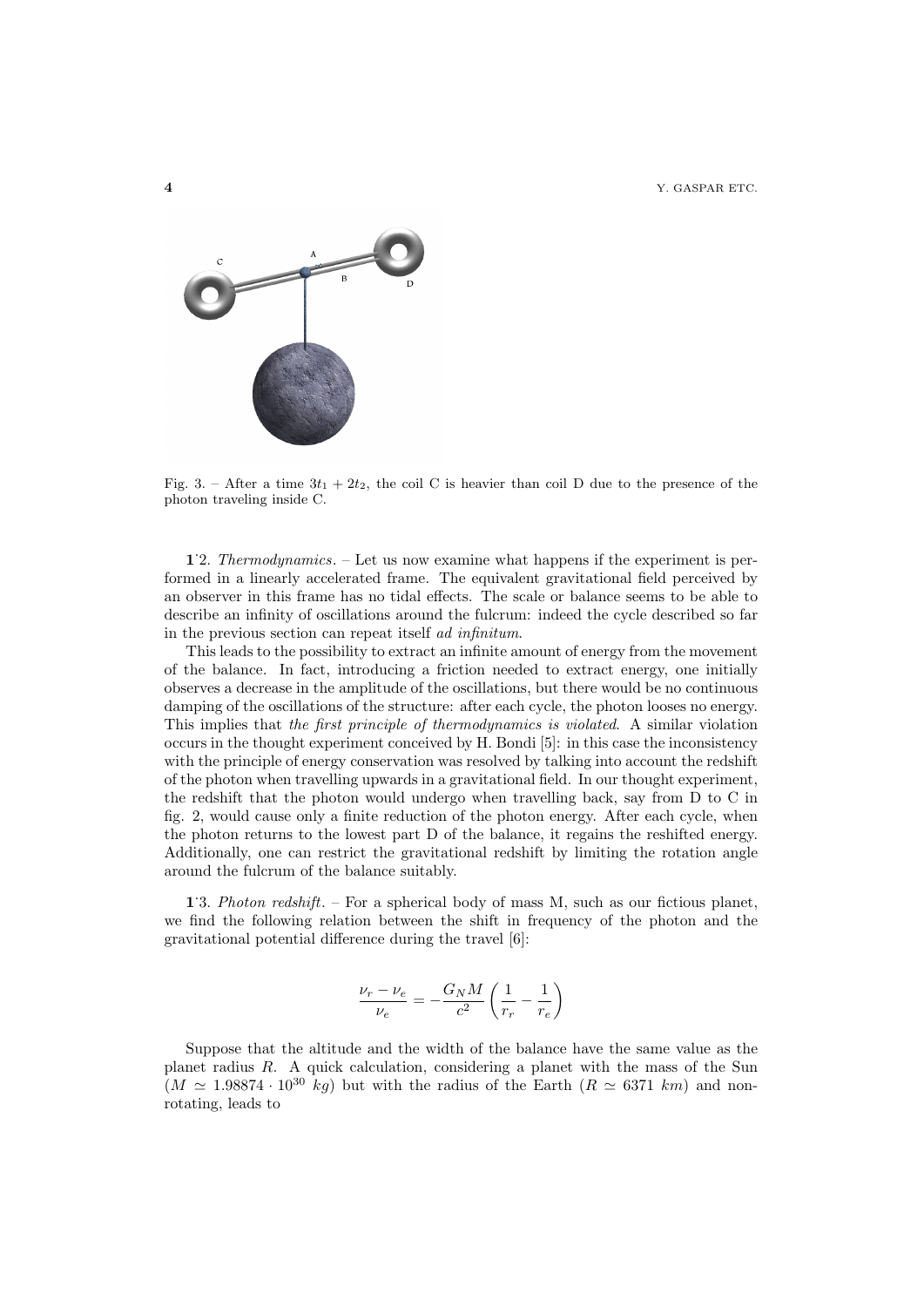$$
\frac{\nu_r - \nu_e}{\nu_e} = \frac{G_N \ 1.98874 \cdot 10^{30}}{c^2} \left( \frac{1}{14246} - \frac{1}{10073} \right)
$$

so that

$$
1 - \frac{\nu_r}{\nu_e} = 0.0429476
$$

In an ideal system as the one described above, such a non-zero ratio between frequencies signals a periodic variation of the gravitational mass distribution in the scale, leading to an oscillation of the same.

Therefore, it appears that gravitational redshift is not sufficient to prevent violation of the first principle of thermodynamics. Furthermore, a violation of the second principle of thermodynamics occurs when the scale is placed in a linearly accelerated frame. Imagine that some sufficiently hot body looses heat by emitting light. A given scale could absorb a single photon. The possibility to observe complete oscillations of the balance shows that all the absorbed heat has as unique effect the production of work. Thus one has a contradiction with Kelvin's formulation of the second law of thermodynamics.

### 2. – Tidal effects and rotating system

2.1. Tidal effect. – Let us now examine what would happen if the scale were placed in a gravitational field characterised by non-vanishing tidal components. If we assume that the scale is at a given instant of time in the configuration depicted in fig. 2, and that the gravity is sufficiently weak to allow the use of a Newtonian approximation in a an almost Euclidean space. Tidal effects can prevent oscillations of the balance if the gravitational acceleration at the lower level D is greater than (or equal to) the acceleration at the higher level C, even if the latter part of the balance contains the travelling photon and possesses a greater total gravitational mass. If  $m<sub>D</sub>$  and  $m<sub>C</sub>$  are respectively the gravitational masses of part D and C of the scale and if  $g_C$  and  $g_D$  are respectively the gravitational accelerations at the levels of C and D, then the oscillation will not occur if

$$
(1) \t m_D g_D > m_C g_C
$$

Since the coil C contains the photon, its mass can be expressed as:

$$
m_C = m_D + \frac{h\nu}{c^2}
$$

with  $\nu$  being the photon frequency and c the speed of light.

Rewriting the acceleration  $g_D$  as  $g_D = g_C + \Delta g$ , with  $\Delta g = g_D - g_C$ , the inequality becomes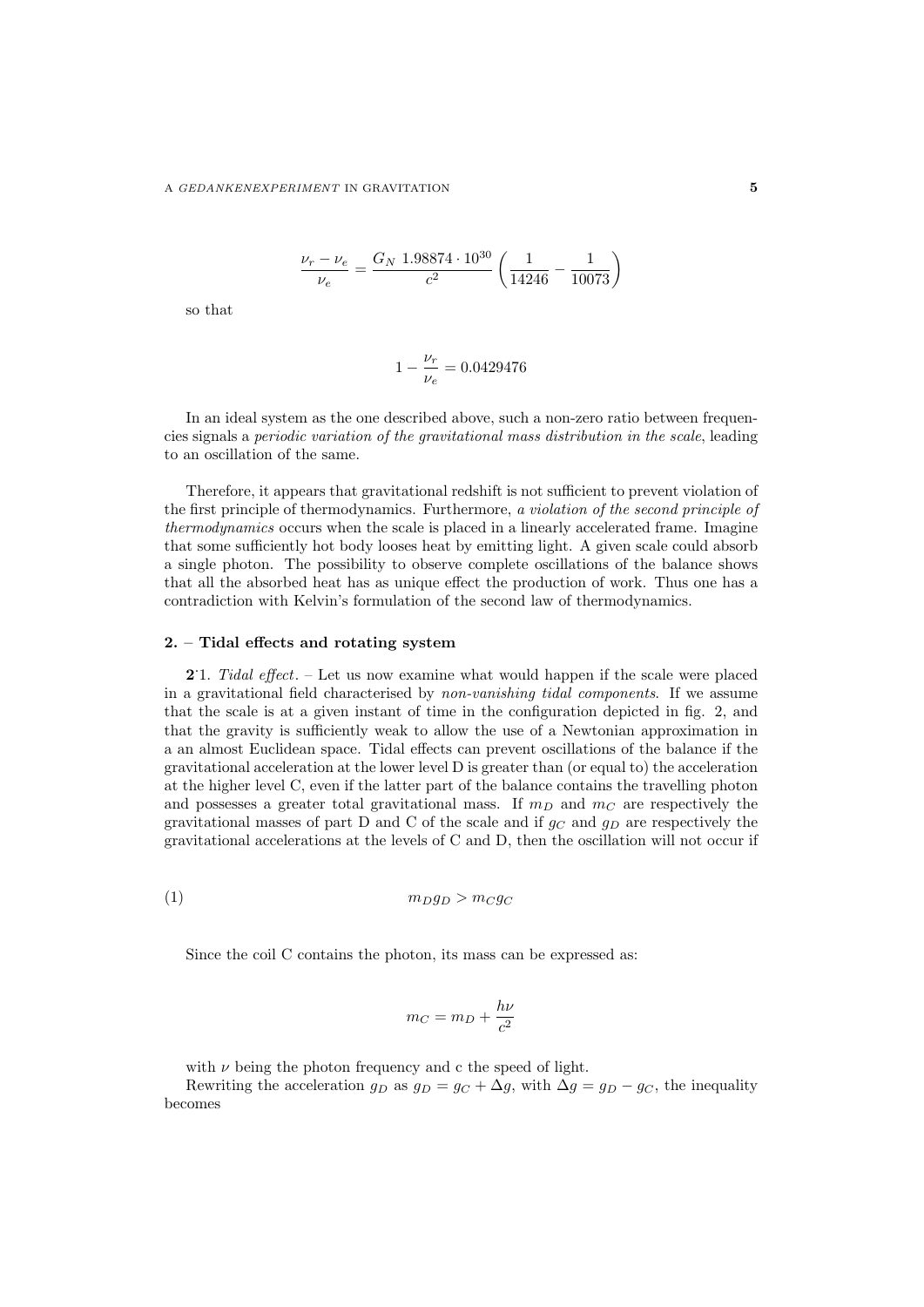$$
m_D(g_C + \Delta g) > \left(m_D + \frac{h\nu}{c^2}\right)g_C
$$

which leads to

$$
(2) \t m_D \Delta g > \left(\frac{h\nu}{c^2}\right) g_C
$$

The frequency can be expressed as as  $\nu = 1/T$ , with T being the period, and the acceleration  $g_C$  can be written as

$$
g_C = \frac{GM}{R^2}
$$

where  $M$  is the mass of the body that generates the gravitational field and  $R$  is the distance from the coil C to the center of the body.

As a result the inequality (2) becomes

$$
\Delta g \ T > \frac{hG}{c^2} \frac{1}{R^2} \frac{M}{m_D}
$$

The Planck area is defined as  $A_{pl} = \frac{Gh}{2\pi c^3}$ , and  $R^2$  can be expressed in terms of the area A of the surface of a sphere of radius R as  $R^2 = A/4\pi$ . With these notations the above inequality becomes

(3) 
$$
\Delta g \; T > 8\pi^2 \frac{A_{pl}}{A} \frac{M}{m_D} c
$$

Therefore, according to (3), given the photon period, the distance from the lowest part of the balance to the centre of a gravitation-generating body and given the masses of the coils of the scale and of the source of the gravitational field, the relative gravitational acceleration between the levels of two coils of the balance can not be arbitrarily small, otherwise a violation of the principles of thermodynamics might occur. Furthermore, from the occurrence of the constants h, G and c in the inequality  $(3)$ , it appears that the origin of this constraint on the value of tidal effects might be linked to quantum effects in a gravitational field. More precisely, equation (3) is reflecting a quantum gravity effect, in the same sense that Hawking's black hole entropy formula [7] reflects properties of quantum gravity, because of the simultaneous occurrence of the constants h, G and c. Indeed, if the factor  $hG/c^3$  tends to zero, then the minimal tidal effect requirement would not be applicable and the basic result of the paper would break down in this limit, which includes: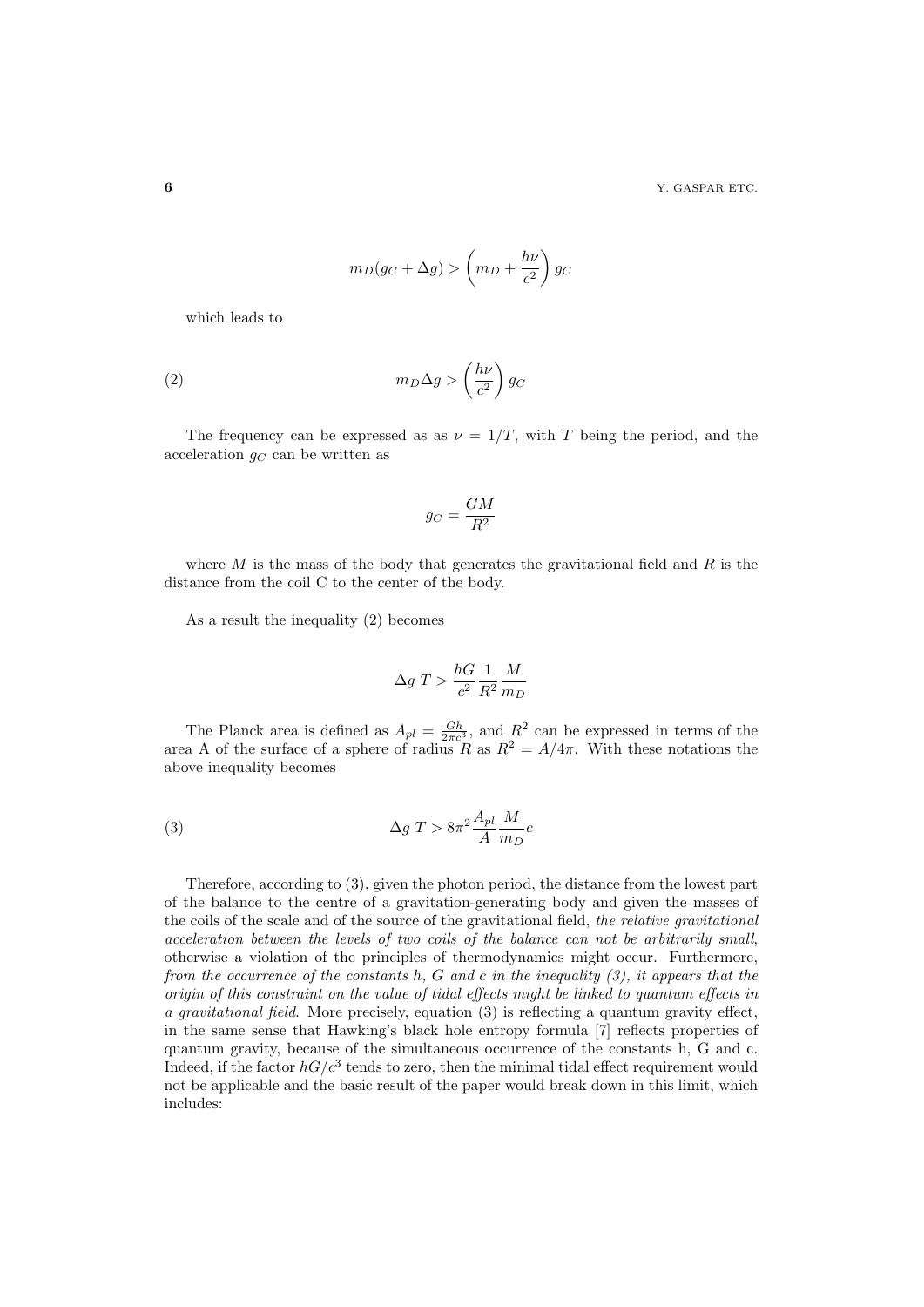

Fig. 4. – The scale is placed in a rotating disk.

- special relativity (G and h tend to zero)
- classical general relativity (h tends to zero)
- classical Newtonian gravity (h tends to zero and c tends to infinity)
- relativistic quantum physics (only G tends to zero, while h remains non-zero and c finite)
- non-relativistic quantum mechanics in a Newtonian gravitational field (c tends to infinity).

2. 2. Rotating system. – Linearly accelerated frames can not produce tidal effects, required in order to prevent violations of the principles of thermodynamics.

Imagine that the scale is placed on a rotating disk or platform, as in fig.(4). When the balance starts oscillating such that coil D is at greater distance from the centre of rotation than coil C, there exists a greater centrifugal acceleration at D when compared to its value at C.

Therefore, the equivalent gravitational field experienced by an observer in the rotating frame has non-vanishing tidal effects, and these can prevent oscillations of the balance: however, for any given angular velocity of the frame, the relative acceleration between the two coils of the balance can not be arbitrarily small. This implies that the distance between the two extreme oscillation levels of the balance can not be arbitrarily small: for a given rotating disk, this means that the distance between a point and the centre of the disk can vary only discontinuously. Thus, according this heuristic picture, the radial coordinate of the rotating disk is quantised.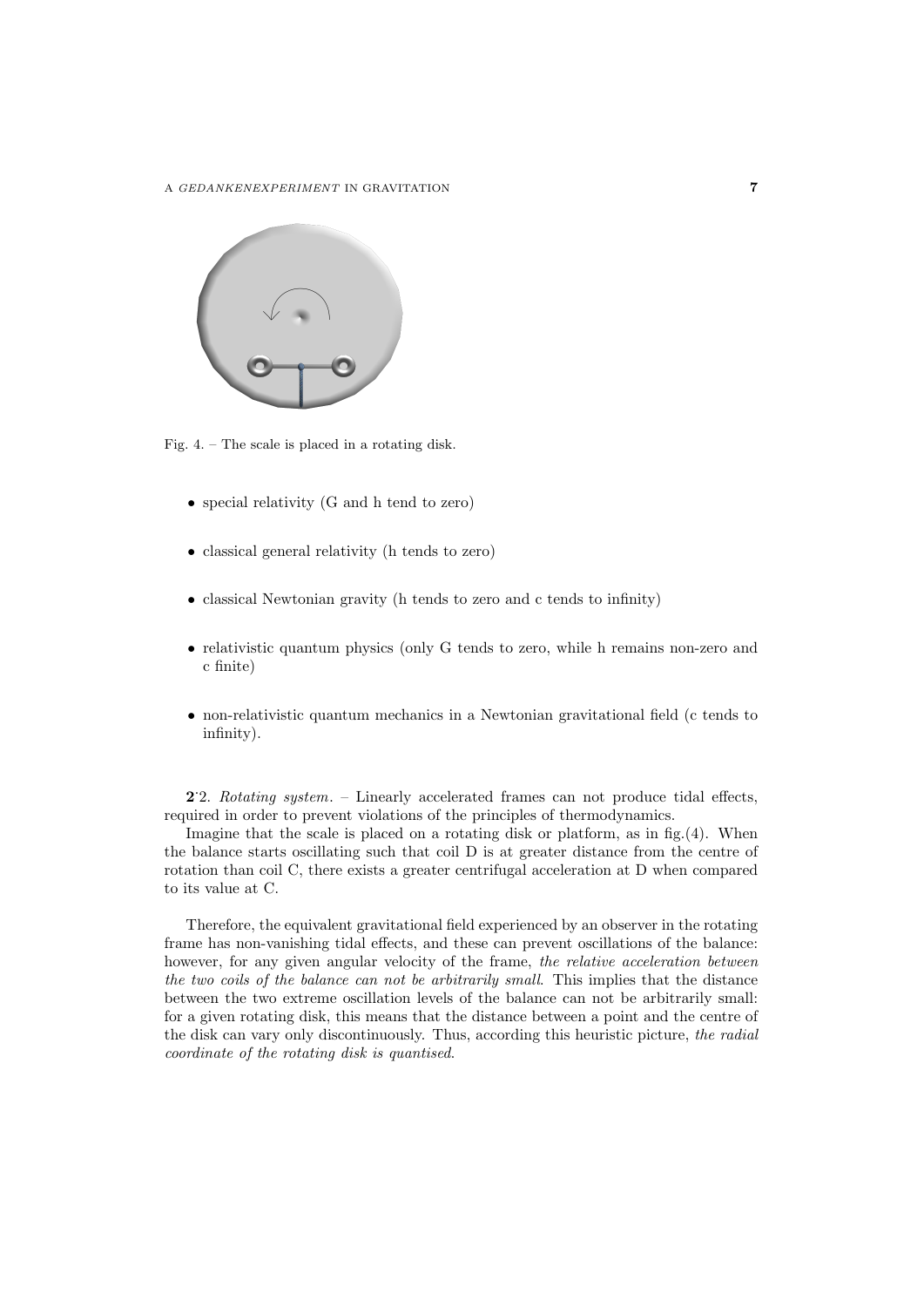### 3. – Conclusions

The thought experiment considered in this work generalises an ideal experiment discussed by H. Bondi [5].

It appears, however, as far as our ideal experiment is concerned, that gravitational redshift is not sufficient to prevent the violations of the first and the second principles of thermodynamics. In particular, these contradictions can occur if a gravitational field is considered with no tidal effects, or if the experiment is performed in a linearly accelerated frame. On the other hand, if minimal tidal effects inherent to a gravitational field are taken into account, then the contradictions with the principles of thermodynamics can be avoided. Tidal effects can be experienced on a rotating disk, and in such frame no violations would occur if the radial separation between two points can not be arbitrarily small, since the relative acceleration depends on the distance from the centre of rotation. This shows that there is a physically profound difference between linearly accelerated frames and rotating frames and that only in the latter the inertial effects mimic consistently a gravitational field. This physical distinction between rotation and other motions has also been highlighted in the work of Grøn [4], in which the fundamental question on the relativity of rotation has been addressed.

The heuristic analysis of the tidal effect in a gravitational field shows through inequality (3) that the necessary existence of a minimal non-vanishing relative gravitational acceleration might be related to quantum gravitational effects. In any case, since the relative acceleration depends on the spatial separation between points of space, one would expect that these distances can not be arbitrarily small in order to guarantee nonvanishing tidal forces.

The heuristic arguments developed in this paper might also be related to the Weyl Curvature Hypothesis (WCH) of R. Penrose [3]. The Weyl curvature essentially describes the tidal effects of a gravitational field, and if some invariant function constructed with the components of the Weyl tensor is linked to the gravitational entropy, then the WCH states that the Weyl curvature associated to a cosmological space-time should have a very small value initially, close to the Big Bang singularity, whereas at late-times in the far future the solution ought to be characterised by a large value of the Weyl curvature. The cosmological space-time solution exhibits in this way a time-asymmetric evolution, compatible with the second principle of thermodynamics.

Our analysis suggests that tidal effects are necessary and essential features of gravity, which guarantee compatibility with the principles of thermodynamics. Thus the evolution of cosmological space-time solutions possessing such features will exhibit a time-asymmetric evolution implied by the second principle of thermodynamics. As R. Penrose argues [3], this time-asymmetry might ultimately be related to quantum gravity.

## **REFERENCES**

- [1] F. Dyson,, Thought experiments in honour of John Archibald Wheeler in Science and Ultimate Reality (Quantum Theory, Cosmology and Complexity), Eds. J. D. Barrow, P. C. W. Davies and C L. Harper (Cambridge University Press) 2004
- [2] J. D. Bekenstein,, Black Holes and the Second Law, Nuovo Cim. Lett. 4, 737, 1972 and J. D. Bekenstein,, Black Holes and Entropy, Phys. Rev. D 7, 2333 , 1973